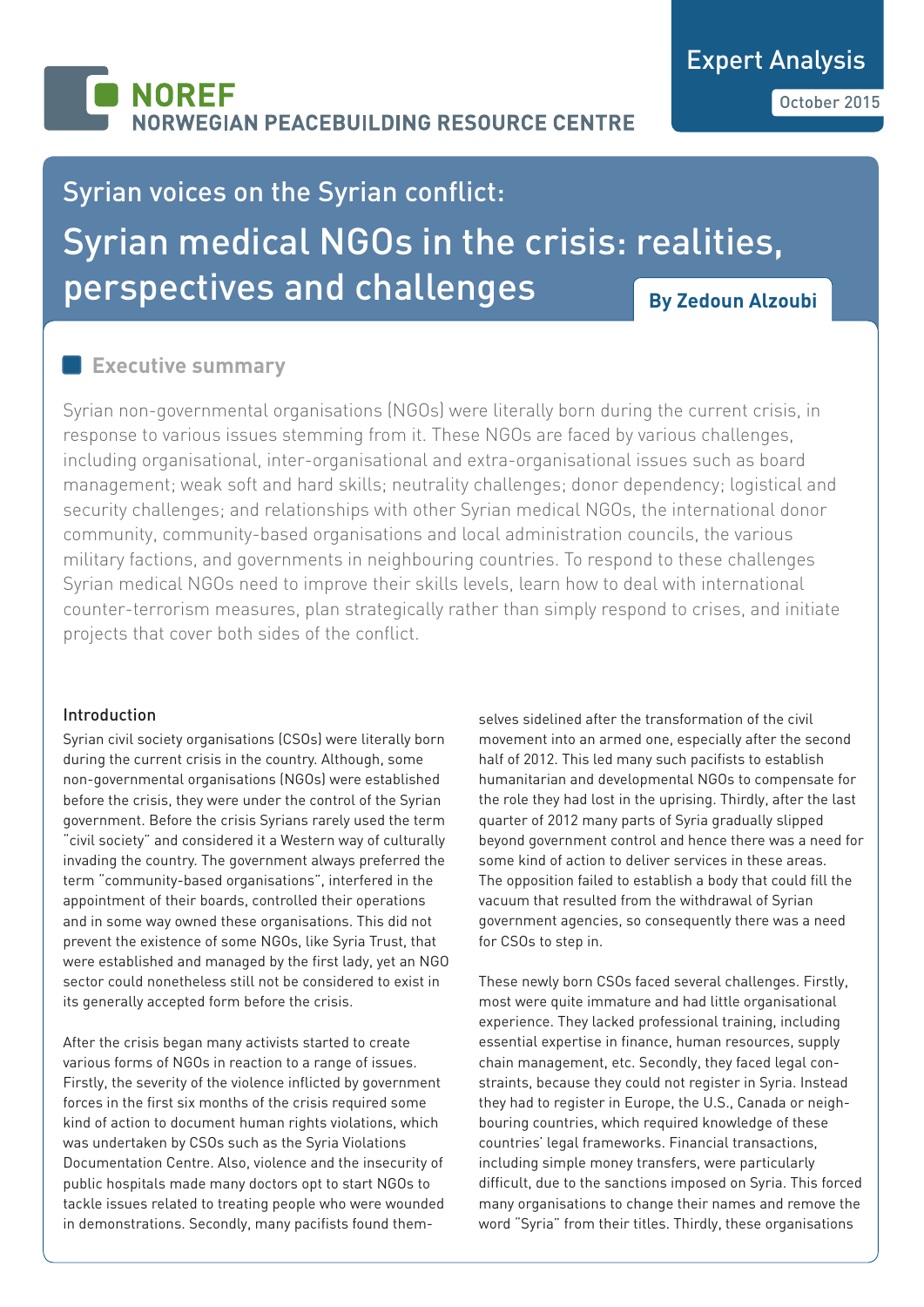had little knowledge of the role and nature of civil society, and the importance of remaining non-partisan.<sup>1</sup> Many had very strong political terminology in their mission statements that contradicted the essential nature of civil society. This at times led many of these organisations to play a harmful political role. For example, the Syrian Journalists Association had the aim of "toppling the regime" as one of its objectives, and when its management tried to remove this term from its bylaws, many members protested and withdrew from the association. Fourthly, these organisations had to face an extremely difficult security environment that involved dealing with several extremist groups on both sides. Many organisations failed to negotiate access and service provision terms with these groups, while others lost staff in the ongoing fighting.

Medical organisations are no exception to these trends; rather, they are situated at the heart of the crisis. In this expert analysis we will discuss the challenges faced by these organisations, their perceptions, and the recommendations related to them made by the decision-makers in these organisations and in donor circles. Although most of the discussion will revolve around Syrian NGOs in opposition-controlled areas, because they form the vast majority of the country's NGOs, the findings of this expert analysis apply to a large extent to Syrian NGOs in government-controlled areas.

Most of what is stated in the discussion comes from the author's direct observations, which means that it reflects the point of view of the author, who manages a Syrian-led medical organisation, the International Union of Health Care and Medical Relief Organisations (UOSSM). This means that the major biases in the article stem from two main sources. Firstly, the author draws on his own experience gained from his organisation and partner organisations in opposition-controlled areas, and, secondly, the analysis mainly covers the challenges faced by Syrian medical NGOs in opposition-controlled areas and does not claim to deeply understand the problems faced by similar NGOs in government-controlled areas. For example, the Syrian Arab Red Crescent (SARC) does an excellent job in government-controlled areas, but it is impossible to properly analyse the challenges it faces there.

Another challenge in writing this analysis is to understand what exactly a Syrian medical NGO is in the first place. Currently the major "Syrian" health service providers are the UOSSM, the Syrian American Medical Society, the Syrian Expatriates Medical Association, Shafaq, and, of course, the SARC. With the exception of the SARC, these organisations are not registered in Syria, and hence legally they belong to the country of their registration. On the other hand, Physicians Across Continents (PAC) (Turkey) is considered a Syrian organisation because it is largely

dominated by Syrian nationals and has joined the Syrian NGO Alliance. Also, health directorates in opposition-controlled areas act very much like NGOs. There is no supervising authority to which they have to report, and they apply for funding directly to donors, very much like an NGO. For ease of analysis, this article considers Syrian medical NGOs to be those who are led by Syrians, operate inside Syria only (i.e. excluding PAC) and define themselves as NGOs (i.e. excluding health directorates).

## Syrian medical organisations are "at the heart of the crisis"

From March 2011 it became clear that the main humanitarian challenge in Syria lay in health and protection. Although the Syrian humanitarian crisis is considered one of the most challenging since the Second World War, has affected almost every family in Syria and has required immense international intervention in all aspects of humanitarian response, it is clear that the health sector is one of the most affected sectors in the country.

The Syrian Center for Policy Research has documented that more than 90 health facilities were damaged by the end of 2013 alone (Syrian Center for Policy Research , 2014). While this expert analysis was being written (July 2015) more than 50 health facilities in the southern and northern regions of the country were targeted by the Syrian air force, while, for example, Islamic State (IS) forces killed the manager of Soran hospital. According to a report published in May 2015 by Physicians for Human Rights (PHR),

At least 610 medical personnel have been killed, and there have been 233 deliberate or indiscriminate attacks on 183 medical facilities. The Syrian government is responsible for 88 percent of the recorded hospital attacks and 97 percent of medical personnel killings, with 139 deaths directly attributed to torture or execution.

Attacks on healthcare facilities in Syria have reached their highest levels in a single month since the start of the conflict in March 2011. In May 2015 alone PHR documented 15 attacks on 14 medical facilities, including seven that had been previously attacked. Also, PHR documented the killing of ten medical personnel during the same month. It has found that government forces were responsible for "all of the May facility attacks and seven of the 10 personnel deaths" (Physicians for Human Rights, 2015).

It has become evident that the areas controlled by the opposition and/or IS are suffering from a total failure of the healthcare system. This is characterised by high mortality rates, widespread epidemics and high levels of patient transfers to neighbouring countries (see Figure 1).

<sup>1</sup> The European Union defines CSOs as follows: "CSOs ... include all non-State, not-for-profit structures, non-partisan and non-violent, through which people organise to pursue shared objectives and ideals, whether political, cultural, social or economic." See <http://eur-lex.europa.eu/LexUriServ/LexUriServ.do?uri=COM:2012:0492: FIN:EN:PDF>.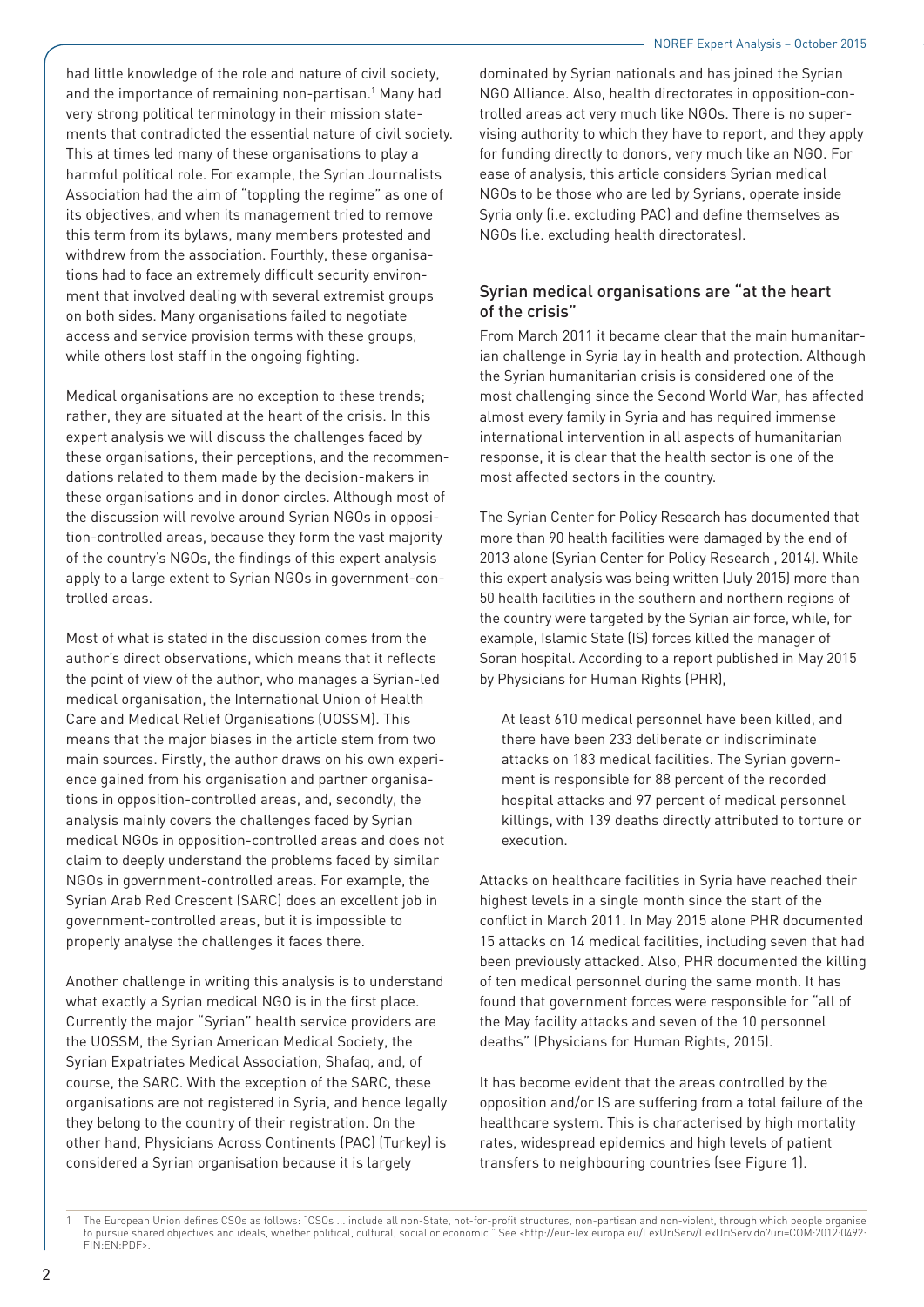#### **Figure 1: Deaths in Syria per 1,000 population, 2000–14**



Death rate (deaths/1,000 population)

Source: indexmundi (2015)

It is clear from Figure 1 that the increase in the death rate cannot be attributed only to direct war casualties, but also to the collapse of the health system in Syria. The absence of a central healthcare authority (whether opposition or government) that is able to carry out the required functions to maintain the healthcare system has pushed Syrian medical NGOs to fill this significant gap. In this effort they were faced with several challenges that can be categorised as follows:

- **• Organisational issues:** These are issues related to the internal capacity of Syrian medical NGOs to conduct their operations.
- **• Inter-organisational issues:** These are issues related to the relationships among various Syrian medical NGOs and organisations operating in opposition-controlled or government-controlled areas.
- **• Extra-organisational issues:** These are issues related to relationships with the international community, including international NGOs (INGOs), United Nations (UN) agencies and governments. They are also related to relationships with military and civil forces inside Syria.

We will discuss these challenges in further detail below.

#### Organisational issues

As mentioned in the introduction, Syrian medical NGOs are very young to the NGO sector and have little of the kind of professional experience that is required by any organisation, irrespective of the context in which it operates. This is a legacy of the semi-social, state-controlled economy of the Ba'th Party government since 1963.

Most of these NGOs started as grassroots organisations characterised by direct board management, weak soft and hard skills, deep personal dedication and neutrality challenges, scarcity of resources, full dependence on donors, and, above all, a lack of knowledge of the specificities of civil society, i.e. adherence to the definition of what constitutes a proper NGO. In addition to these internal problems, logistical and security issues remain very clear obstacles in the attempts of Syrian NGOs to effectively and efficiently execute their projects. These challenges include the following:

- **• Board management:** Newly formed organisations are usually managed directly by their boards of directors. However, when the board continues to be involved in the direct management of the organisation, management and implementation teams face issues with regard to the need for timely decision-making, which for the most part is still under the discretion of the board. Board members are volunteers, usually busy doctors, mostly located in the Gulf, Europe and North America, and therefore cannot manage these organisations effectively. Also, most board members lack or have little management experience, and there is poor communication among board members. This, of course, affects the implementation of projects on the ground. Very few organisations have moved towards having executive directors who are able to understand the organisations' requirements, are close to the ground, and have the power to make decisions in a timely and effective way.
- **• Weak soft skills:** Most Syrian medical NGOs like Syrian NGOs in other sectors – have little knowledge of or skills and competencies in team building, networking, communications, time management, presentation, reporting and leadership. Moreover, most staff lack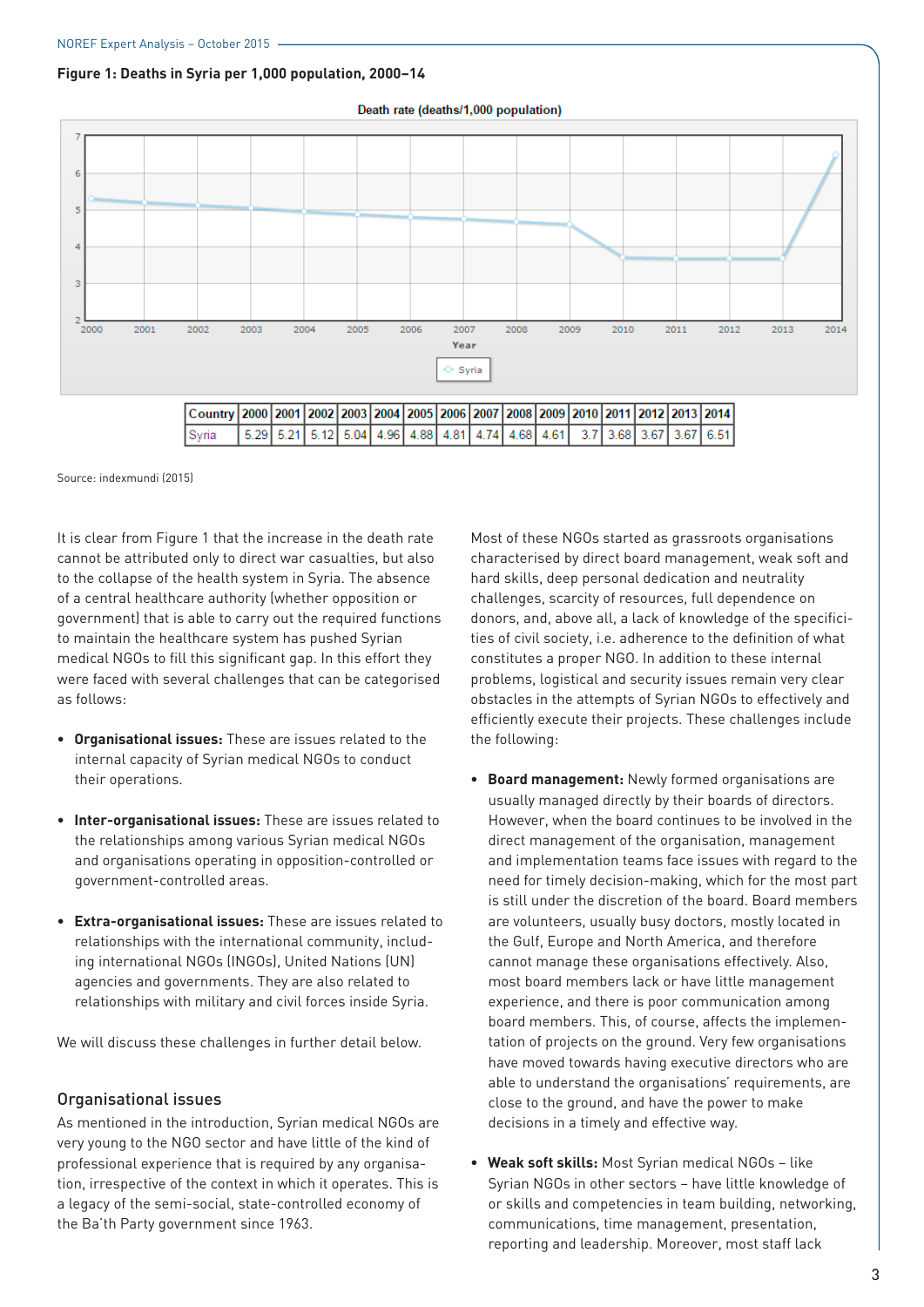sound English language skills (because English is the main language of donors, Syrian NGOs need to write reports and proposals and discuss their work with donors using English – both general and technical English; they also need computer skills, mainly MS Access and Excel). Many management and implementation staff also lack specific soft skills that are crucial in a crisis-affected context, i.e. negotiation and conflict resolution skills. Although it is gradually improving, professional reporting remains an essential problem among these organisations. More importantly, most Syrian NGOs do not value the real need for such soft skills in their work and consider them as complementary skills to have during times of conflict. However, some Syrian NGOs are becoming more aware of the importance of such skills and are asking the donor community to focus more on capacity-building among Syrian organisations, but there is still much to be done in this regard.

- **• Weak hard skills:** Hard skills, such as supply chain management, hospital management, programme management, and advanced medical services management and provision are extensively lacking. Most staff come from a particular political background – i.e. revolutionary in opposition areas and loyalist in government-controlled areas – rather than from a professional one. Until now, in many organisations, hiring policies depend on political affiliation rather than professional background, which means that many qualified staff are excluded from the workforce at various Syrian NGOs.
- **• Neutrality and passion challenges:** Most of the staff who established or are employed by Syrian medical NGOs that function in opposition-controlled areas came from an opposition, revolutionary background that characterises their views of humanitarian work. Similarly, those who operate in government-controlled areas are from a "loyalist" background. This poses major challenges in communicating with donors and other Syrian CSOs, and in understanding their role as humanitarian organisations. Terms like "neutrality", "objectivity" and "unbiased service provision" are not really embraced or understood by most organisations, and many see humanitarian action as political. Although many Syrian medical NGOs have changed their mission statements and logos to reflect neutrality in their activities, such "neutrality" still needs to be fully reflected in their behaviour and programmes. For example, the SARC does not really cooperate with Syrian medical NGOs operating in opposition areas. In fact, neither seems to be ready yet to be truly neutral and non-partisan. Also, the majority of the staff of these organisations are very emotionally involved in the crisis, making it very difficult for them to take decisions according to guidelines based on fulfilling the needs and providing for the general safety of those they deal with. However, many medical workers are willing to take high risks in their humanitarian activities.
- **• Donor dependency and financial issues:** Syrian medical NGOs started their operations in the first year of the crisis by mainly depending on donations from individual Syrians – mainly doctors in the diaspora. From the second year of the crisis these organisations started to establish relations with government-related agencies and INGOs. This has not changed much since then and these organisations have not established their own fundyielding projects or self-generated revenues. They still rely very much on two types of funding. The first – and largest – is public funding from international institutions and partners, including multilateral and bilateral donors, as well as INGOs. The second type of income is private funding, which is still small in scale and poorly designed, whether in terms of fundraising events that mainly target Syrian communities abroad or establishing relations with private foundations or donors. Very few organisations have established relations with businesses or profit-oriented projects. Moreover, there is still little knowledge of how to undertake online fundraising and make use of social media. Syrian medical NGOs not only rely on international donors, but many do not know how to establish professional relations with such donors. Very few organisations carry out donor mapping or donor analysis, or have concrete donor relationship strategies. In addition to these challenges the sanctions on Syria have been negatively affecting these organisations. Most bank transfers take weeks, if not months. If the organisation has the word "Syria" in its title it might be subject to many legal and administrative hurdles. This means that many organisations have had to change their names and even their mission statements to avoid such difficulties.
- **• Logistical and security challenges:** The Syrian conflict is very complex and the level of violence is extremely high. Syrian medical NGOs are at the front lines of this violence and face the systematic destructive targeting of both medical facilities and medical personnel. Moreover, organisations that work in opposition-controlled areas have to deal with various civil and military powers with different ideologies and agendas. Negotiation skills are extremely important in such contexts. Furthermore, operating in IS-controlled areas poses a special challenge for many reasons. Firstly, the behaviour of this group is in many instances unpredictable and might change from one day to the next and from one area to another. To a large extent decisions in IS-controlled territories are made by the "amir" in charge of the region, who could change his mind for no clear reasons, posing risks to working staff and organisations. This has forced most organisations to leave these areas, with only a handful remaining. Also, working in these areas requires Syrian medical NGOs to establish a relationship with local medical organisations and commissions that act as mediators between the NGOs and IS. Working with these mediators requires high levels of negotiation skills and tools for verification and validation that still need to be improved by most NGOs. On the other hand,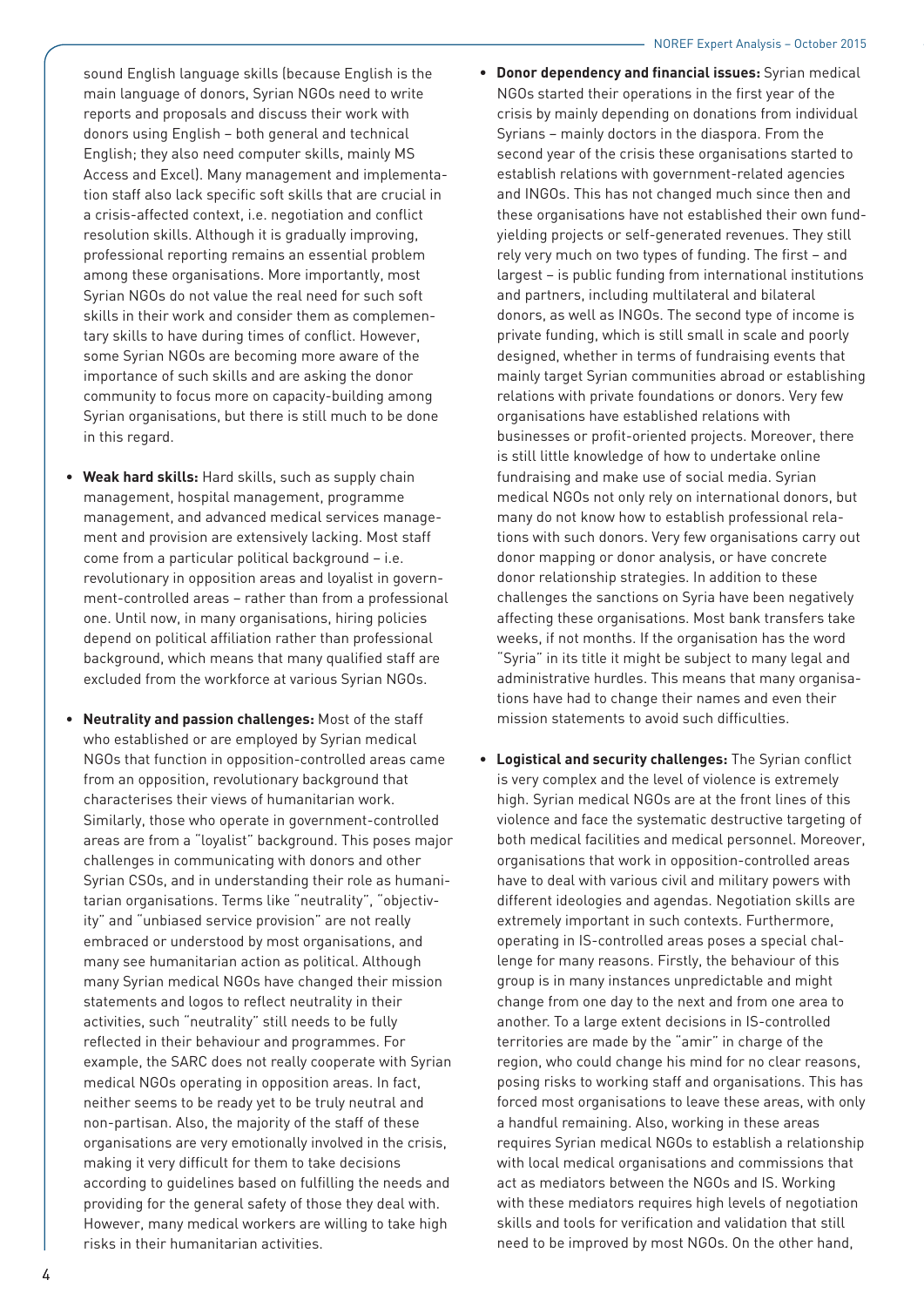opposition-controlled areas that are dominated by Jabhat al-Nusra (JAN) and the Free Syrian Army (FSA) are characterised by different contexts and require different negotiation skills. Most of these forces have not deeply interfered in the operations of Syrian medical NGOs. Despite that, some incidents show that this behaviour is not stable and might change drastically in the future, which requires these NGOs to be prepared for all possible scenarios. At the moment strategic, longterm planning seems a luxury. Moreover, relationships with local administration councils (LACs) are not yet fully established, for many reasons. Firstly, LACs suffer from many problems, including those of governance and financial support. Secondly, the LACs' role is mostly still only vaguely defined. Until now most LACs have operated very much like CSOs: they have neither a government to report to, mechanisms to mobilise resources in their areas, a clear budget nor representational legitimacy. Most of them write proposals to donors and are not democratically elected, which makes them just like any CSO that is competing with other CSOs. This issue will be further addressed below.

#### Inter-organisational issues

Inter-organisational challenges are the challenges facing Syrian medical NGOs in dealing with other institutions or organisations. These challenges include, but are not limited to, other Syrian medical NGOs, civic and military forces in Syria, international institutions, and the international donor community.

Due to the immaturity of the newly established Syrian civil society, most Syrian organisations encounter difficulties in dealing with one another. Until now this interrelationship has been characterised by competition and distrust. However, this has moved through various stages and gradually seems to be improving over time. The first stage was apparent as early as 2012, when many organisations rushed to create unions and coalitions under the pressure of the crisis. However, this process was poorly handled. There was no clear vision on how to structure such collaborations without compromising the identity of the organisations involved. Hence, many of these unions and coalitions fully or partially failed. This was followed by a period until 2014 characterised by competition and mistrust. By the end of 2014 many organisations started to value cooperation and gained more experience of how coalitions might be developed. Accordingly, many unions and coalitions came into existence with various roles. The most famous coalitions are as follows:

• The Syrian Civil Society Coalition mainly focuses on peacebuilding.

- The Syrian NGOs' Alliance and Syria Relief Network focus on advocacy for humanitarian operations.
- The Syrian Hope Alliance for Modernity and Liberty focuses on the co-implementation of projects and complementarity among Syrian NGOs.
- The Union of Syrian Civil Society Organisations focuses on capacity-building.

The emergence of these networks, although promising, does not rule out the mistrust that exists among Syrian NGOs, and medical NGOs are no exception. This mistrust exists for several reasons. Firstly, most of these organisations have some kind of political agenda, which affects the relationship among them, which in turn translates into difficulties in overcoming political dissimilarities. Secondly, the scarcity of resources drives these organisations to compete for all types of resources, mainly of the human and financial kind. Thirdly, many donors follow an approach that focuses only on one major partner, which forces medical NGOs to compete for donors.

Although some donors have started to focus on multilateral projects that involve two or more Syrian NGOs, this is still uncommon. Currently there are very few examples of real information-sharing platforms that allow for greater efficiency and effectiveness in the health sector, despite the Health Working Group, facilitated by the UN Office for the Coordination of Humanitarian Affairs (UNOCHA). For example, the first round of the UNOCHA-administered Humanitarian Pool Fund witnessed a business-like call for bids, where medical organisations presented their proposals secretly, which prevented better coordination and planning of the already limited existing fund.

#### Extra-organisational issues

*Relationship with the international donor community*  Although the relationship between Syrian medical NGOs and the international donor community has gradually improved over the past two years, it still suffers a great deal of mutual misunderstanding. Firstly, many donors have little knowledge of the Syrian context. Many of them do not understand the limits of Syrian NGOs, on the one hand, and the complexities of the Syrian context, on the other hand. Some INGOs fail to understand that there is no government in more than half the country, and thus often ask Syrian NGOs to do the impossible.<sup>2</sup> Moreover, many Syrian NGOs criticise some INGOs for deciding on the projects they want to fund rather than tailoring the projects to the needs of the people inside Syria. Some Syrian NGOs also complain about INGOs that want to impose their own system, disregarding the capacity of Syrian NGOs and their own established systems. For example, most donors

Some INGOs have asked for medical insurance for staff inside Syria. Others ask for proper staff hiring procedures, including the public announcement of vacant posts and interviews in IS-controlled and -besieged areas. More dangerously, some ask for the mapping of military forces in targeted areas, which is considered intelligence work by most factions, posing high risks for NGO staff.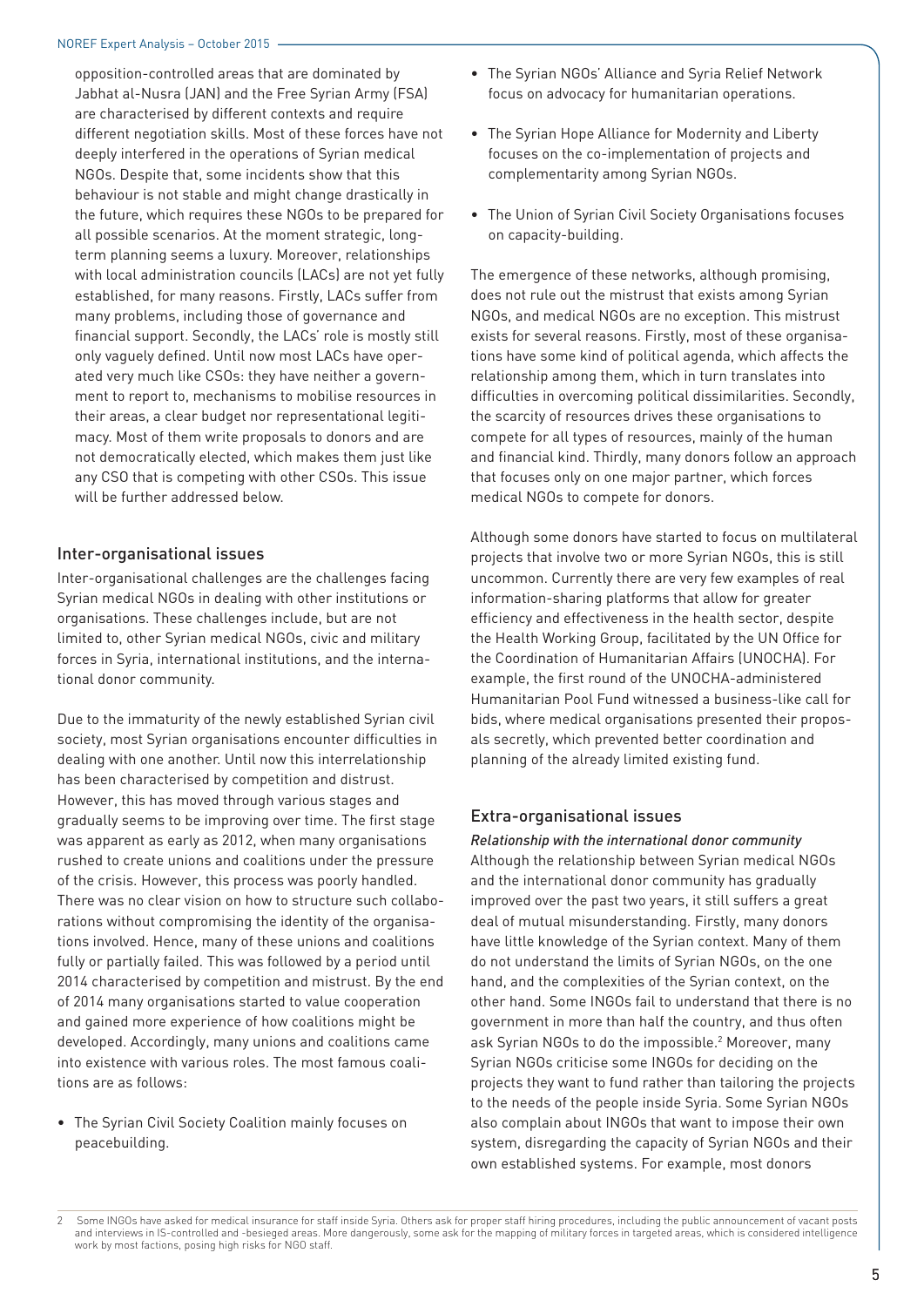distance themselves from trauma projects (field hospitals), especially in the north-east regions of Syria, i.e. in IS-controlled areas. These areas suffer from a severe shortage of health services, because most donors will not support projects in these areas, although they contain more than 2.5 million people. Besieged areas also receive little support from donors, because donors' documentation requirements cannot be met in these areas. Another major issue is that many Syrian medical NGOs feel that there is competition with INGOs instead of cooperation, especially over human resources. Many INGOs offer salaries that most of Syrian medical NGOs cannot match, which creates a huge problem, considering the high emigration rate for doctors.3 On a different note, training of the sort that is needed by most Syrian NGOs, especially medical NGOs, such as supply chain management, negotiation skills, dealing with counter-terrorism legislations, etc., is overlooked by most donors. Very few donors are willing to support projects that focus only on the training and capacity-building of the organisations they support, and would rather integrate this training into their actual projects on a limited scale, which is usually not sufficient.

On the other hand, INGOs experience problems with Syrian NGOs, many of which are hotbeds of conspiracy theories and accuse some INGOs of being involved in conspiracies. This means that occasionally detailed data about projects is unavailable. Syrian NGOs accuse INGOs of hindering direct relationships between the former and large donors such as the U.S. Agency for International Development (USAID), the British Department for International Development (DFID) and the European Commission's Humanitarian Aid and Civilian Protection department (ECHO), saying that INGOs underestimate the capacity of Syrian NGOs to retain control of projects. Also, NGOs do not enforce basic humanitarian principles, as mentioned above. Moreover, the lack of professional conduct by Syrian NGOs in general creates a gap between the actual behaviour of these NGOs and the requirements of INGOs.

One major issue that it is worth mentioning is the reluctance of government-related agencies to provide direct funds to Syrian NGOs. So far, very few organisations – if any – receive funds directly from the DFID, USAID or ECHO. This underestimation of Syrian NGOs' capacity has led to a feeling of a lack of mutual support between donors and beneficiaries. For the most part this can be attributed to the immaturity of the newly established Syrian NGOs in general, which is quite understandable. However, this issue has to be addressed strategically, in light of the fact that many Syrian NGOs, particularly medical NGOs, have drastically enhanced their strategic planning and operational capacity.

Finally, it must be acknowledged that the gap between Syrian NGOs and INGOs, and the donor community is narrowing. However, a great deal still has to be done to create a more cooperative working environment.

#### *Relationship with community-based organisations and LACs*

LACs and local NGOs play a major role in the delivery of services. Firstly, they have better knowledge of the requirements of their respective areas. Secondly, they are in a better position to negotiate with military factions that control their areas. Local organisations play a major role in IS-controlled areas and are effectively the only mediator between Syrian NGOs and INGOs, on the one hand, and IS, on the other. There is little chance for any project to be successful without their involvement. Also, these organisations play a mediating role between the community and Syrian NGOs. In the same way that INGOs suffer when they work with Syrian NGOs, the latter also suffer when they deal with local NGOs and LACs, who are even more inadequate in terms of the required competencies. Also, there are material differences in capacity and legitimacy among LACs: some have developed their skills and relations with the community and military factions, while many are still lagging behind. This complicates the ability of Syrian NGOs to implement their projects. INGOs and Syrian NGOs should cooperate to provide training that address the needs of local organisations and LACs. The lack of skills among LACs and local NGOs results in very complicated relationships. Some Syrian NGOs and INGOs opted to give local organisations full control over projects, which resulted in their complete failure, with some exceptions, such as Tamkeen (see the following paragraph).<sup>4</sup> Others decided to fully marginalise local organisations, which will only hamper development in the long run.

One good example of the kind of action that is needed is Tamkeen, which is funded by the DFID. Through extensive consultations Tamkeen creates a consortium of Syrian NGOs, LACs and local NGOs to decide on projects. They all receive training tailored to the needed skills and the project is supported by international partners to improve effectiveness and efficiency. Unfortunately, Syrian medical NGOs have not yet started such initiatives.

#### *Relationship with military factions*

This is the most complicated relationship faced by NGOs and could be the most influential, especially for Syrian medical NGOs, because the operations of the latter directly affect the militias. This relationship has never achieved a state either of full confrontation or cooperation, but is more one of mutual interest. Syrian NGOs in general, and Syrian medical NGOs in particular, are needed by all militias, while these NGOs cannot work without the consent of the militias. Most militias – if not all of them – need the medical services provided by Syrian medical NGOs either to

One organisation gave the local council the authority to control the hiring and firing of staff at a health facility. The LAC decided to change the guards every three months to provide more work opportunities, which proved to be problematic. Also, the medical NGO discovered that one doctor had no degree.

<sup>3</sup> Doctors' salaries range between \$1,200 and \$1,800 in the north and around half of that in the south. Some INGOs offer up to \$3,000, especially to rare specialisations such as psychiatrists.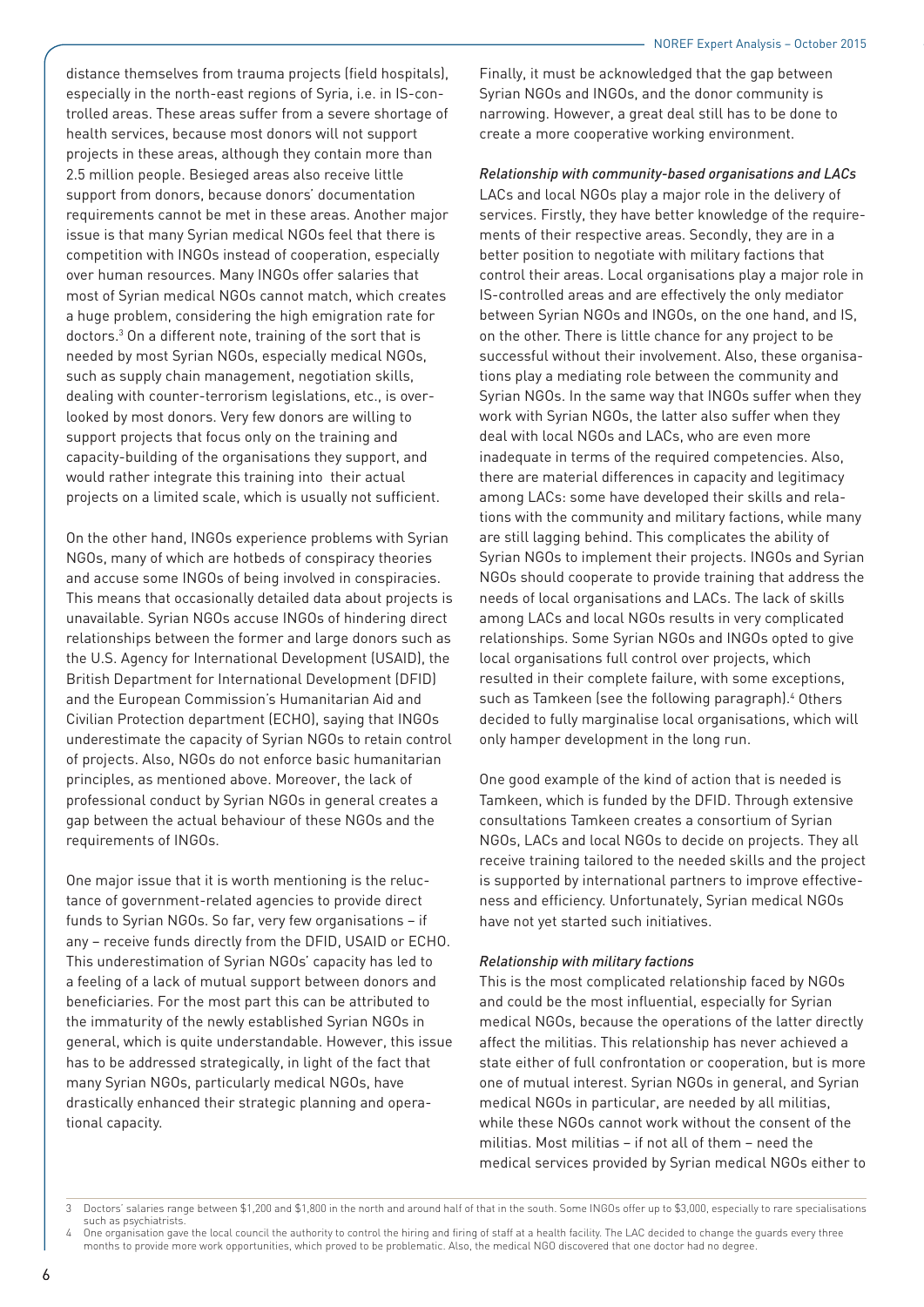#### NOREF Expert Analysis – October 2015

their wounded fighters or to the communities they claim to protect. This has both a positive and negative impact. The positive impact comes from the authority that Syrian medical NGOs have over these militias, making the latter in many cases abide by NGOs' conditions. The negative impact is that in many cases health facilities are pressured by militias to provide preferential treatment for their fighters. Militias have frequently attacked doctors and health facilities after accusing them of providing inadequate or improper treatment. In other cases some groups have prevented medical assistance being given to communities living under the control of other groups.5 However, there are differences in how militias deal with Syrian medical NGOs.

The FSA and Kurdish forces interfere the least in the operations of Syrian medical NGOs, while Kurdish forces show more disciplined behaviour than FSA fighters. JAN tends not to interfere in the operations of Syrian medical NGOs, but has tried at least once to control the warehouses containing medical supplies under the pretext of unifying humanitarian aid. JAN seems more strategic in dealing with humanitarian aid and general civil work in areas under its control. Although there is no concrete evidence, some accidents do give the impression that JAN is still waiting for the right moment to control all civil work in its territories. This will be a major challenge that Syrian medical NGOs will need to consider strategically.

The most difficult militia to deal with is IS, which directly interferes with the work of Syrian medical NGOs, including trying to control their operations, hiring and firing processes, and financial transactions. Of course, these NGOs do not allow IS to appoint staff and control financial transactions, not only because this would undermine their operational standards, but also due to their fears of legal consequences. This has led to a confrontation between the two sides. Lately, IS has banned the operations of most Syrian medical NGOs, accusing them of being collaborators with the West and of being Christian missionaries. Some staff members have been kidnapped and tortured. However, there seems to be no general standards for how IS deals with Syrian medical NGOs. What happens in eastern Aleppo is different from what happens in Raqqa or Der'Azor, for example. Although it is quite difficult to understand how IS policies are made, it is widely believed that the amir in charge of a particular area decides what is acceptable or not. Also, IS seems to be the only militia that does not care much about the communities it governs. This is why IS is more flexible when dealing with medical organisations that only provide trauma services, which can assist its fighters, than those who provide primary healthcare services to the general population, mainly to women and children.

Dealing with IS is the most difficult challenge facing Syrian medical NGOs and requires patience, negotiation skills and intelligence. So far these NGOs have been able to reach some compromises with IS, e.g. when they stood firm in preventing IS from controlling their operations and when they decided to cease operations if IS interfered, but this has led to depriving people of access to medical services, making enormous health crises possible in the near future, including polio, tuberculosis and water-borne diseases. Although some local NGOs are trying to mediate and help in allowing medical organisations to operate in IS-controlled territory once more, it seems that there is no real solution to this dilemma at this stage.

#### *Relationship with the governments of neighbouring countries*

There was a noticeable difference in the scope of operations of Syrian medical NGOs after the implementation of UN Security Council Resolution 2165 (2014), which allowed for cross-border operations. Part of the essential work of these NGOs is to deal with the governments of neighbouring countries – Turkey, Jordan, and Lebanon – especially after UN Resolution 2165. Operations from Iraqi Kurdistan areas are still very limited and hence there is little interaction with the Kurdistan government.

NGOs' relationship with the Turkish government is still the easiest, despite the closure of the border in early 2015. The Turkish government allows medical supplies, doctors, and NGO personnel to cross the border from and to Syria, although this has become more difficult since the border closure due to the restrictions on movement imposed by the Turkish government.

The Jordanian government controls its borders strictly to prevent the infiltration of foreign fighters and to limit the number of refugees. These control measures have been strictly imposed on NGOs too. It is extremely difficult for doctors to cross to the Jordanian side of the border to receive medical training and visit their families, or to allow medical trainers to enter Syria. This has a negative impact on the ability to respond to the increasing risk of losing skilled doctors in the south. Nevertheless, the Jordanian government does allow daily shipments of medical supplies to enter southern Syria.

Many claim that the Lebanese government is not as cooperative as it should be.<sup>6</sup> All Syrian medical NGOs risk having their staff arrested or deported, and there is no way to use Security Council Resolution 2165 to allow for cross-border operations into Syria, which means that no medical supplies whatsoever enter Syria from Lebanon. This has an extremely negative effect on areas like the Damascus countryside and Homs.

<sup>5</sup> The FSA, for example, tried to stop medical aid getting to areas controlled by IS, because it considered such aid to be supporting IS, although the medical aid provided in IS-controlled areas is almost only primary healthcare targeted at children and women.

Lebanese army intelligence has interrogated and detained several members of Syrian NGOs.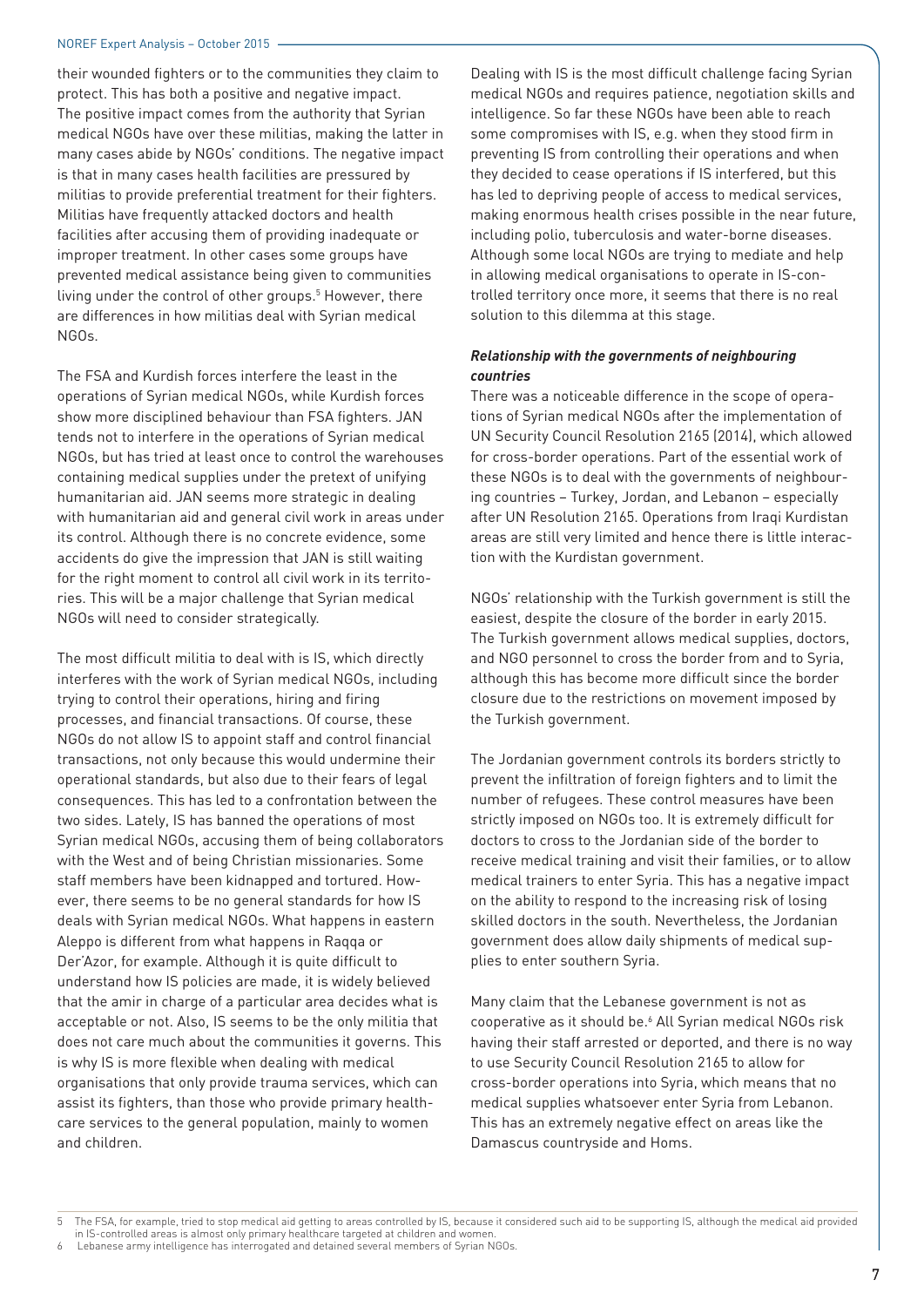It must be emphasised that the movement of doctors from and to Syria is crucial in maintaining health services inside the country. Many doctors leave to visit their families outside the country. If this is limited or prevented then an even worse disaster can be expected, with waves of refugees leaving the country because of lack of medical and healthcare services.

#### Perspectives and future role

It is obvious that the Syrian crisis will not end soon. Even if it does, Syrian medical NGOs will have to play a major role in restoring the country's destroyed healthcare system. This puts huge responsibilities on these organisations that they are not ready for at the moment, as discussed above. In order to be prepared for their current and future role, they have to become aware of the requirements of such a role.

Firstly, they have to realise that passion and dedication are necessary in humanitarian work, but are not enough in themselves. Medical NGOs also need high levels of professional and sustainable development of their organisational capacity. These organisations must focus on training in terms of issues like monitoring and evaluation, financial management, quality management, relationship management, etc. in addition to skills that are particularly necessary in the Syrian context, including negotiation and conflict resolution skills.

Secondly, due to the very complex environment in which they operate, Syrian medical NGOs need to increase their knowledge of how to tackle challenges caused by international counter-terrorism legislation and measures. It is clear that medical assistance has a sensitive position because medical services might be perceived as supporting one or other militia. Neglecting this issue might result in very critical conditions for the organisations supplying medical assistance.

Thirdly – and possibly most importantly – these organisations have to move from crisis response to strategic

planning that focuses on sustainable development. They have to draw up plans to decrease their dependence on donors and become more self-reliant through direct access to public funds by establishing for-profit organisations that finance NGOs and having their own service fee structures at the local level. The latter factor, i.e. collecting fees at the local level, is of a great importance, not only for the organisations concerned, but also for communities in Syria. It requires a careful strategic planning process that focuses on developing relationship with LACs and local communities. Obviously, LACs are not yet competent to handle such partnerships and initiatives. However, it is very important to develop long-term planning to transfer knowledge and legitimacy from NGOs to LACs in order to allow for the restoration of the public health sector. This would require gradual, slow partnership development. Syrian medical NGOs could start by partially delegating monitoring and evaluation functions to LACs and involve them in the management of healthcare facilities gradually and cautiously until a particular LAC is ready to exercise full authority over the relevant health facility. Of course, this strategy cannot be implemented without collective efforts by all Syrian NGOs to abandon competition among themselves and start creating coordination and collaboration networks and alliances.

Such a role will obviously not be played by Syrian NGOs without the full support of donors, whether governments or INGOs. INGOs must build better relations with Syrian NGOs and help to remove the sense of competition felt by the latter. The gradual transfer of projects, skills and expertise from INGOs to Syrian NGOs is essential to move from crisis response to development. INGOs and government need to support the co-implementation of projects to enhance cooperation among Syrians.

Finally, governments, INGOs and Syrian NGOs need to start projects that have a cross-line impact: if Syrian NGOs do not develop projects that involve beneficiaries on both sides of the conflict, the conflict will surly worsen. A dialogue between Syrian NGOs on both sides of the conflict therefore needs to start as soon as possible